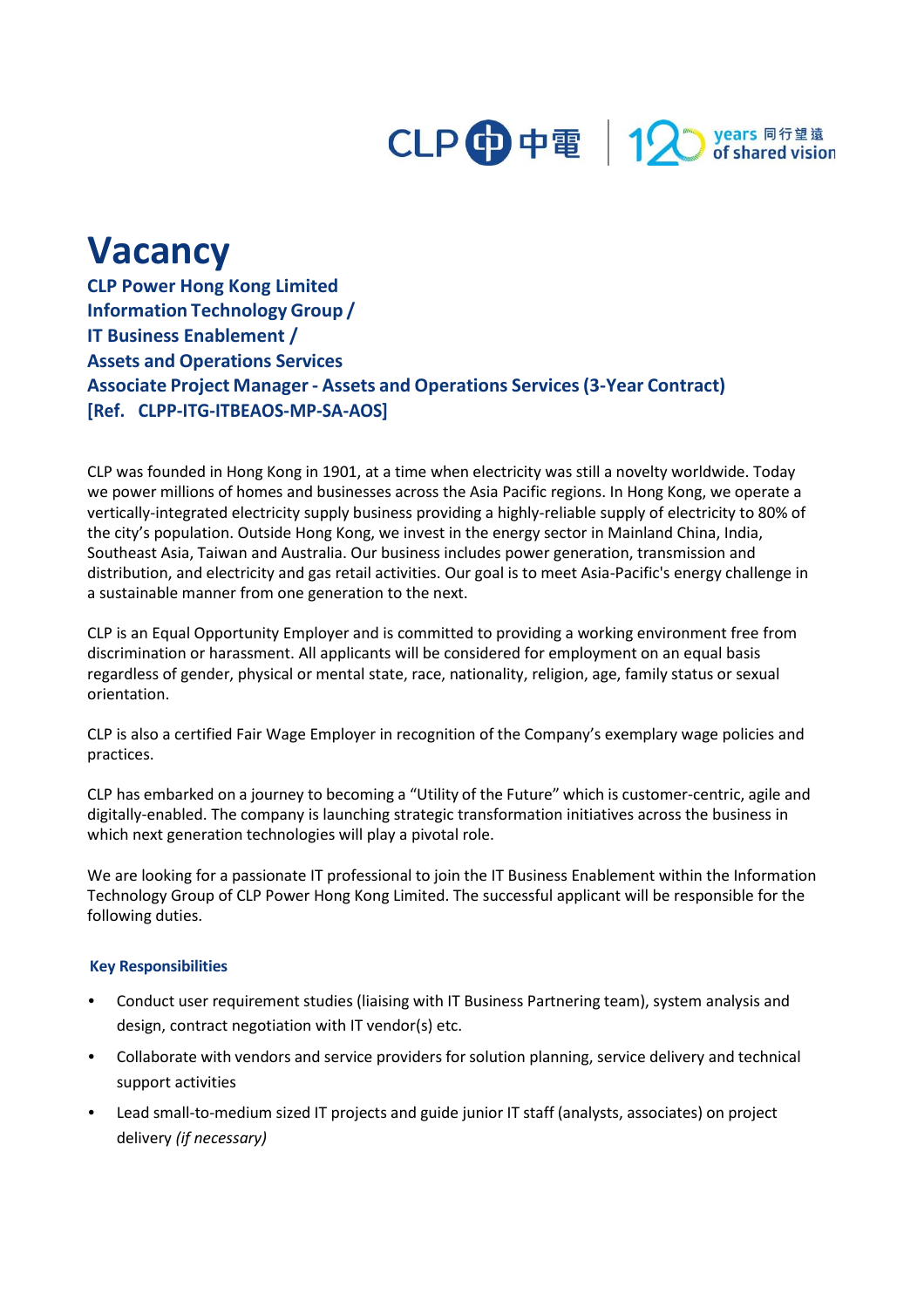- **•** Manage implementation of IT systems which are crucial to CLP's business operations incl. systems related to Generation and Power Systems. These application systems include, but not limited to: -
	- Health, Safety, Social, and Environmental Systems
	- Geographic Information Systems
	- Asset and Facility Management Systems
	- Mobile Workforce Management Systems
	- Enterprise Asset Management Systems
	- Asset Performance Management Systems
- **•** Participate in system development/deployment, testing, training, system cutover/rollout, documentation, maintenance and support

## **Requirements**

- **•** Bachelor's degree in Information Technology, Computer Science, or related disciplines is a must. Master's degree in a related discipline is desirable
- **•** At least 6-8 years of experience in providing IT services
- **•** Experience in project and vendor management
- **•** Hands-on experience or knowledge in any of the following skills would be an advantage
- **•** .NET, .NET Core, .NET framework, MS Power Platform, Objective-C, Swift, JavaScript, RDBMS (e.g. MS SQL Server, PostgreSQL), API Management Platform (e.g. Apigee), Enterprise Integration Platform (e.g. Dell Boomi), Azure DevOps
- **•** Cloud Computing platforms such as Microsoft Azure Cloud, Alibaba Cloud, containerisation, virtualisation and other cloud services.
- **•** Agile software development methodology, Scrum, DevOps, API based application integration and experience / knowledge in design thinking is highly preferable
- **•** Mobile app development and support experience for iOS and Android
- **•** Professional credentials in ITIL, PMP, COBIT, ScrumMaster, DevOps, or relevant disciplines preferred
- **•** Proven track record of problem solving and analytical abilities
- **•** Strong communication skills, leadership skills and teamwork
- **•** Excel in vendor management, change management and relationship management
- **•** Demonstrable commitment to continuous learning
- **•** Proactive, performance driven and results oriented
- **•** Good spoken and written English

Please apply by sending email to [chr@clp.com.hk](mailto:chr@clp.com.hk) giving a detailed C.V. including current and expected salary, career history, major achievements and personal attributes on or before **24 June 2022.**

## **Energy for Brighter Tomorrows**